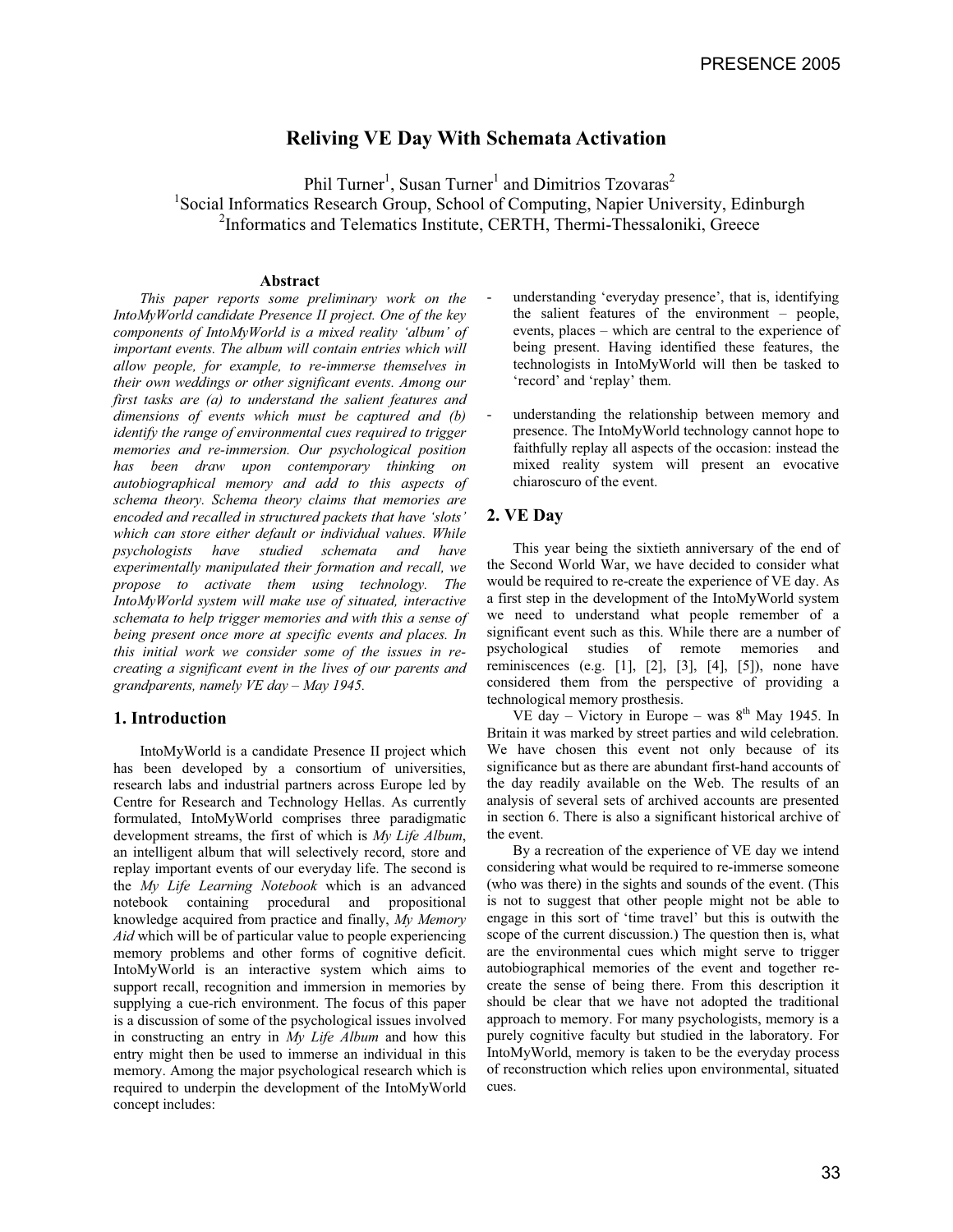# **3. Memory and Presence**

Memory must have a role in presence but there has been little or no empirical research conducted into this to date. A significant exception to this is Riva *et al.*'s (2004) three-layer model of presence in which memory plays an important role [6]. The three layers of the model are:

- proto presence the embodied aspect of presence relating to the differentiation of the self from the world;
- *core presence*  a process of selective attention to perceptual stimuli, supporting the discrimination of external reality from the contents of one's consciousness, dreams or memories;
- extended presence which serves to assess the relationship and significance of events in the world in the context of the memories and so forth which make up the autobiographical self.

It is evident that they see a role for memory in two of the three layers of presence. It is also worth quoting at length the scenario used to illustrate how the model works.

*"To understand how these components are related we can use an example: the way our self experiences our first view of the Colosseum in Rome. We receive sensory signals from our eyes, ears, nose and sense of touch that are mapped by the proto self—the feeling of something happening. […] this leads to perceptual activity which is monitored by the core self and becomes the content of core consciousness […] Some milliseconds later, it adds dispositional records of that place (or similar places), records which typically include stored sensory, motor response and emotional data. If these records are also part of autobiographical memory — the organized record of the main aspects of our biographies we may consciously recognize the place because we studied it in architectural history; and we may have emotional ties because we associate the place with special memories […]. The result is a single conscious experience integrating perceptions, emotions and feeling. Once the event has ended, it is restored in dispositional space with new data about our most recent experience.*"

This 'thought experiment' clearly illustrates the intimacy of memory and presence. In reading this it is immediately evident that memory is a major substrate upon which presence 'resides'.

### **4. Our Epistemological Orientation**

Despite the (above) discussion of the three-layer model of presence we do not subscribe to Riva *et al.*'s description of autobiographical memory as simply "the organized record of the main aspects of our biographies" (ibid: 408). Instead we have adopted an epistemological position similar to that of Clark and others who argued for a situated, interactionist account of complex cognitive and affective phenomena (e.g. [7] [8], [9], [10]).

Gero and Peng (2004: 3) define situated-ness as "where you are when you do what you do matters". They go on, "[It] states that an agent's knowledge depends on the conext in which it is situated. What can be cognized is also related to agent's experiences which are grounded from memory constructed though agent-environment interactions". Gero also regarded memory as a constructive process – constructed from the experiential responses to environmental cues, the activated memory and past experiences.

Clancey (1991: 91) writing from an artificial intelligence / cognitive science perspective, describes situated cognition as "the study of how representations are created and given meaning. An essential idea is that this process is perceptual and inherently dialectic. That is, the organization of mental processes producing coherent sequences of activity and the organization of representational forms … arise together". He continues in the same vein noting that Bartlett – a pioneer in memory research - observed that "mental organizations do not merely drive activity like stored programs, but are created in the course of the activity, always as new, living structures" [11]. The situated perspective should be seen as a continuum ranging from the very radical formulations which reject computation and representation (e.g. [12] [13]) to those which recognise that complex human behaviour cannot be described in a context-free manner ([14] [15]). However, situated cognition generally does recognise that such behaviour cannot simply be attributed to pre-existing internally in neural structures **or** features of the world *per se* but from an interaction between the two.

We argue for an interaction between internal representation and external, situated cues, consistent with the common experience that an environmental cue can evoke a memory which in turn can conjure an entire scene in which we can feel immersed, involved and present. Having made a case for a situated, interactionist account, we need to discuss the nature of the internal representation. this brings us to a review of the various aspects of memory.

### **5. A Proliferation Of Memories**

There is a profusion of terms, metaphors, models and methodologies with respect to memory. After reviewing a number of candidate models we have adopted a *schematic*  account of *autobiographical memory*. While we are presenting a psychological perspective on memory and presence, we must equally retain an engineering perspective too. Clearly, recalling personal memories, by definition, involves autobiographical memory and there is abundant evidence that such memories are recalled as stories and these stories have a schematic structure  $(16)$   $[17]$ ). We begin, however, with a discussion of autobiographical memory.

#### **5.1 Autobiographical and Episodic Memories**

Tulving [18] was the first to propose two different forms of long term memory, namely episodic and semantic memory. Semantic memory hold general knowledge, facts about the world. This is not seen to be of personal significance. In contrast, episodic memory consists of a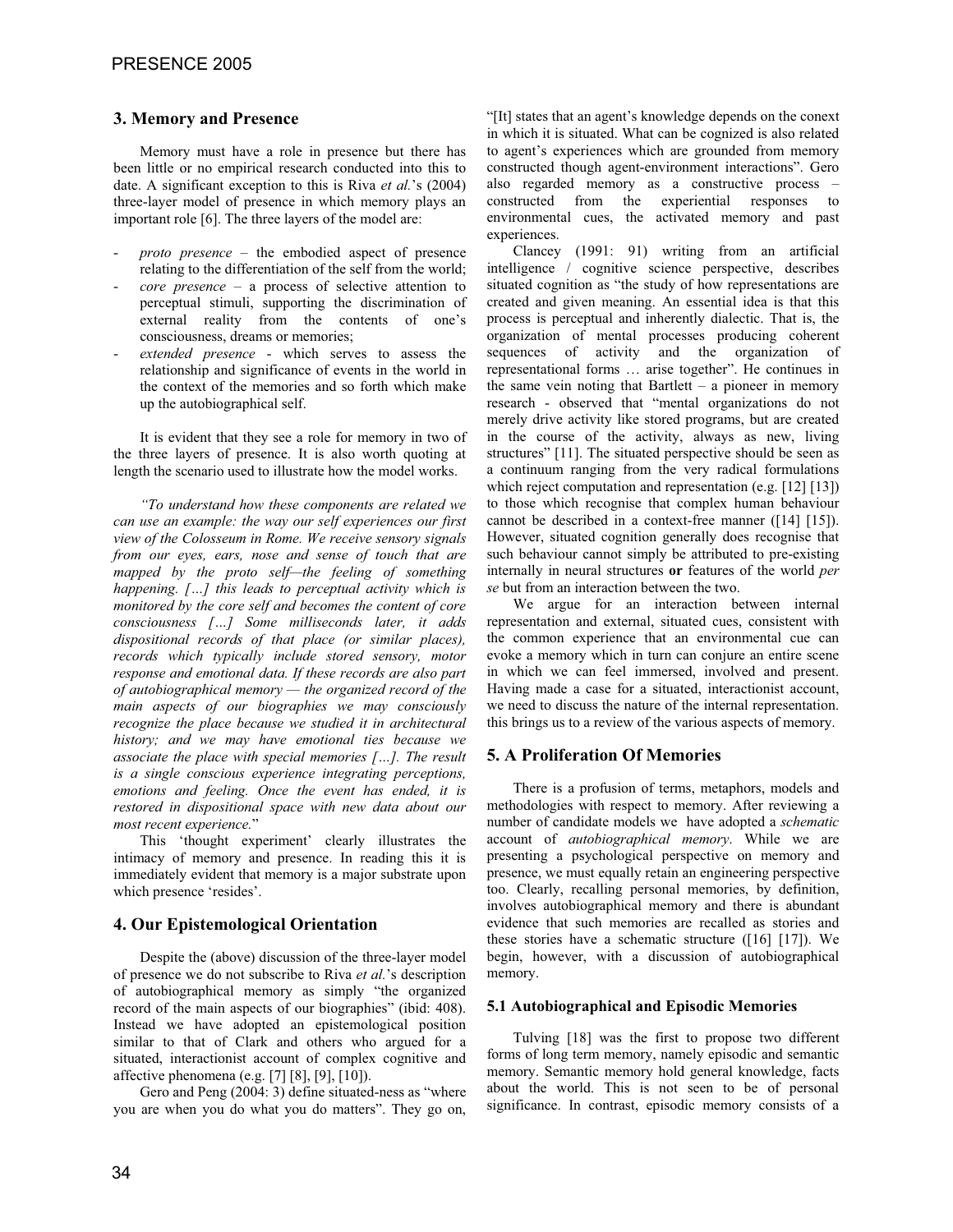record of personal experiences. While Tulving initially considered episodic memory to be synonymous with autobiographic memory, his position was eventually modified to recognize that autobiographical memory is a special kind of episodic memory concerned with life events. Moving beyond these early studies, we have found the Conway's work on autobiographical memory, episodic memory, mental models and their inter-relationships both compelling and convincing [19] [20]. Conway has argued that episodic memories comprise highly detailed sensory perceptual knowledge of recent experiences. These memories are typically retained for intervals of minutes to hours. They might also be thought of as a sort of 'sample' of past experiences and this sample is sparse compared with the number formed. These episodic memories may then be integrated with the autobiographical memory 'knowledge base'. Conway conceives of autobiographical memory as an account of our memories from the perspective of personal goals. As he puts it "a central tenet of this account is that a fundamental function of human memory is to retain knowledge on the progress of personal goals, i.e. whether they have been achieved or not" (Conway, 2001: 1375). Conway's model of autobiographical memory has potentially some interesting consequences for presence research. He describes our "mental model of the current situation" which might correspond to our sense of presence as comprising representations of the current situation in the episodic buffer *and* patterns of activation over knowledge structures in semantic memory *and* activation of the goal hierarchy of the working self *and* the affective state. Unfortunately space precludes a more detailed discussion of this model.

#### **5.3 Schematic memory**

We noted above that people recall events from their autobiographical memory as stories and these stories have a schematic structure. Schema theory can be traced back to the seminal work of Bartlett [11]. Bartlett introduced the notion of schemata in order to explain how it is that when people remember stories. He found, for example, that we typically omit some details and introduce rationalizations, reconstructing the story so as to make sense in terms of their own knowledge and experience. According to Bartlett, the story is assimilated to pre-stored schemata based on previous experiences.

Schema theory argues that our knowledge of the world is stored in memory as schemata, each of which incorporates all the knowledge of a given type of object or event that we have acquired from experience. Schemata operate in a bottom-up direction to help us interpret the bottom-up flow of information from the world. New experiences are not just passively copied or recorded into memory. A mental representation is activity constructed by processes influenced by schemata.





Current versions of schema theory have incorporated many of Bartlett's ideas, specifically the concept that what is encoded, stored and retrieved from memory is determined by existing schemata. Thus schemata drive the selection of what aspects of a new input will be stored and may modify the memory representation of a new experience so as to bring it into line with prior expectations and make it consistent with past experience. New experiences in turn can be stored as new schemata or modifications of old schemata, adding to our store of general knowledge. Structurally schemata are packets of information representing knowledge about objects, situations, events, or actions. Rumelhart and Norman [22] list five characteristics of schemata:

- 1. Schemata represents knowledge of all kinds from the simple to the more complex including *episodic memory and autobiographical memory*.
- 2. Schemata are linked together into related systems as can be seen in figure 3, the picnic schema is linked to 'outings' and 'parties'.
- 3. A schema has *slots* which may be filled with fixed, compulsory values or variable, optional, personal data.
- 4. Schema incorporate all kinds of different information we have accumulated.
- 5. Schemata operating at different levels may re-organize and interpret new inputs.

The interactionist, situated account of memory which we have proposed underpins the modified version of schemata which we now suggest as a psychologicallyplausible means of *indicating* the contents for a particular type of (re)-experience. (It is tempting to suggest we could *specify* the contents, but it is much too early in the development of these concepts to make such a strong claim.) These schemata contain one set of slots whose default values are pre-identified and re-created using the IntoMyWorld technology. These values will draw on data from analysis of the contents of individuals' memories of the type of event concerned and historical accounts where available. A complementary set of slots have contents which are necessarily unique and personal to the individual: their contents cannot be pre-specified. The instantiation of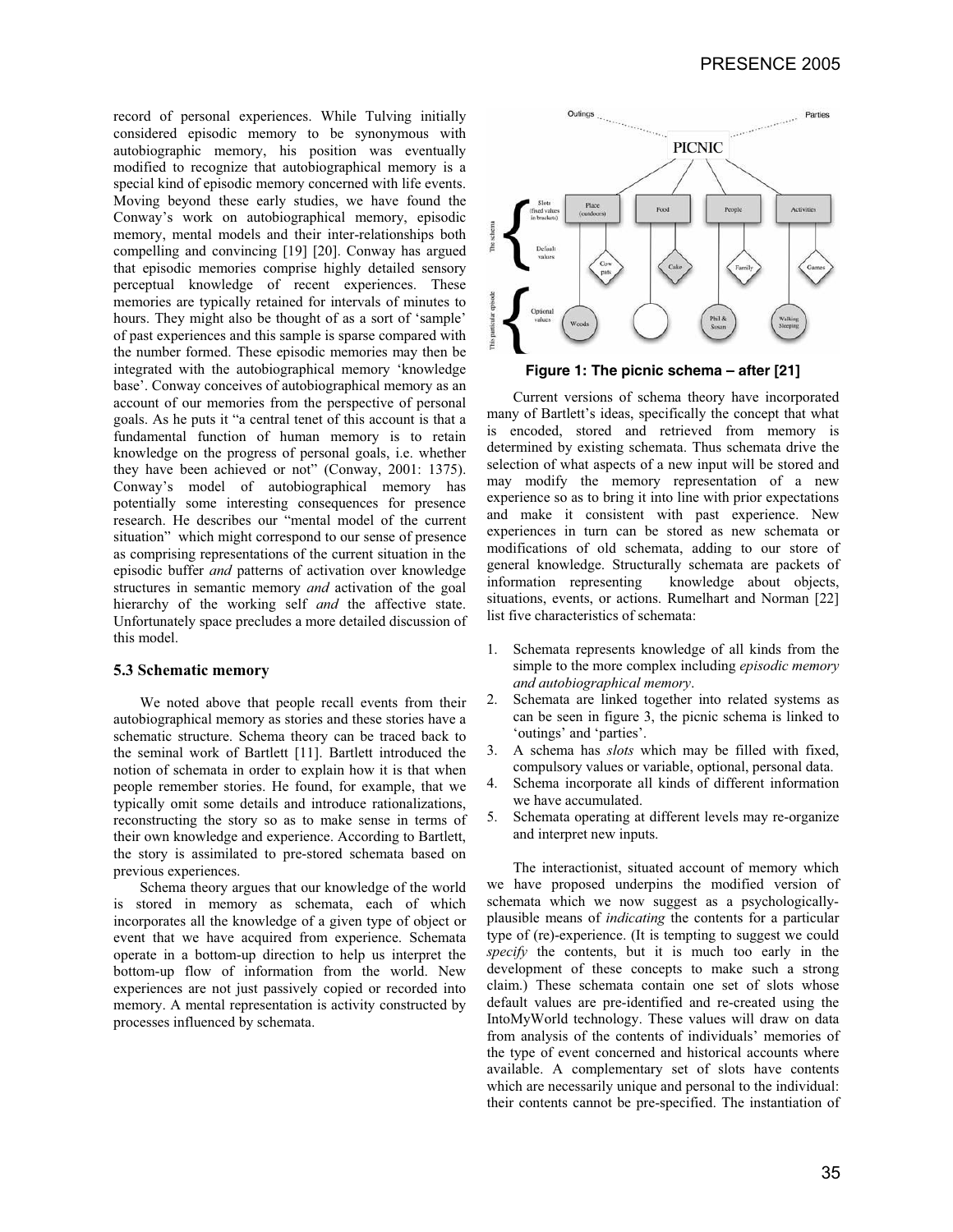these elements of the schemata, we propose, is achieved through the triggering of memories of one's emotions, activities, close companions and so forth by the IntoMyWorld experience. We argue that this is an interactive, situated process which will engender reimmersion in the event and a sense of being there again. However we do recognize that there is a good deal of conceptual work to be done to bring together Conway's work with schema theory.

As an illustration, section 6 describes how an analysis of individual memories of VE day might indicate the range of elements to be included as slots in an IntoMyWorld schema, the default values for some of these slots, and the sort of instance values which might be expected to be triggered when an individual re-experiences the events of this particular piece of the past.

# **5.4 Activating Schematic Memories**

Central to our reasoning is the belief that the IntoMyWorld mixed-reality system can trigger or more correctly, activate networks of autobiographical schemata. In this section we discuss prior studies intended to specifically activate schematic memories. Unhappily the evidence is 'sharply contradictory' as noted by Rojahn and Pettigrew's meta-review of 60 independent studies with 165 comparative tests [23]. They found overall result shows a slight overall memory advantage for schema-*inconsistent* information. However they are quick to note that the effects are highly heterogeneous. They go on to remark that "schema-based processing is moderated by an array of variables" including "guessing and whether the measurements were of recall or recognition, length of exposure to inconsistent information, delay between presentation of the stimulus and the memory test, proportion of inconsistent items, order of schemapresentation, degree of inconsistency and importance of categories to subjects all had significant impacts on inconsistency resolution". To this should be added that while there is considerable interest in the fine psychological detail as to how schemata operate, for the current purposes we have settled for the psychological plausible. And there is evidence that schemata do apply to memories mediated by virtual environments. For example, Flannery and Walles [24] have reported a study in which explored how schemata operate in a well-known environment and to examine whether or not schemata operate differently in real versus virtual environments. They found that the virtual reality situation produced similar outcomes compared to the real world.

# **6. Remembering VE Day**

The preliminary study below illustrates how schemata might be derived from a set of real world accounts of being present at a memorable event. There is of course a wide spectrum of events which might be re-created in IntoMyWorld, from the small-scale intimacy of a child's first words to the large public occasion. The event discussed here is largely of the latter type, namely the VE

day celebrations of 7/8 May 1945. VE day immediately followed the Nazi surrender to Allied forces towards the end of the Second World War. In Britain Winston Churchill announced the end European hostilities on the evening of 7 May, declaring May 8 as a public holiday and day of celebration. Historical records and contemporary accounts document people celebrating in the streets on the evening of May 7 and throughout May 8, celebrations which culminated in London with the appearance of members of the Royal family and Churchill on the balcony of Buckingham palace. Outside London celebrations were naturally smaller in scale and varied in character.

# **6.1. Archive sources**

A number of publicly available web archives are available which bring together personal, individual memories of VE day. Of these, the largest and most accessible collections identified were those collated by  $SAGA<sup>1</sup>$  magazine [25], the Museum of London [26], and the BBC [27]. The memory texts have been volunteered by individuals and range in length from a couple of sentences to 10 or so paragraphs. The wording of the call for contributions to the SAGA magazine is not available. The Museum of London specifically prompts its contributors "How did you find out that the war in Europe was over? What did you do? How did you feel? What did it mean? What do you think now, looking back? ". On the BBC site (dedicated to WW2 history in general), contributors are asked to be "post authentic stories based on their own, honest interpretations of the time." It is also suggested that they may wish to check facts against material elsewhere on the site, and to read other stories to gain inspiration. There do not, however, appear to be systematic differences in style or content between these three archives analysed, and the description following aggregates the texts from the three collections.

A caveat here: it is impossible to know from the information available on the web archives exactly how far, if at all, the texts have been edited. Certainly all examples are grammatical, correctly spelled and so forth and are coherent 'stories' or fragments of stories, and some of the BBC stories which appear on the main page of the archive in question have had their text "polished and crossreferenced". However, since the point of this study is to identify possible schemata in the content of VE day memories we do not consider the likelihood of some traces of an editorial hand to be a problem.

24 texts in total described the experience of VE day somewhere in Britain, whether from the perspective of a child, a civilian teenager or adult, or a member of the armed forces joining public celebrations. A further 11 texts – treated separately – are accounts of VE day from the perspective of members of the forces on active service overseas.

<sup>&</sup>lt;sup>1</sup> SAGA is a British organization 'providing high-quality services for people aged 50 and over'.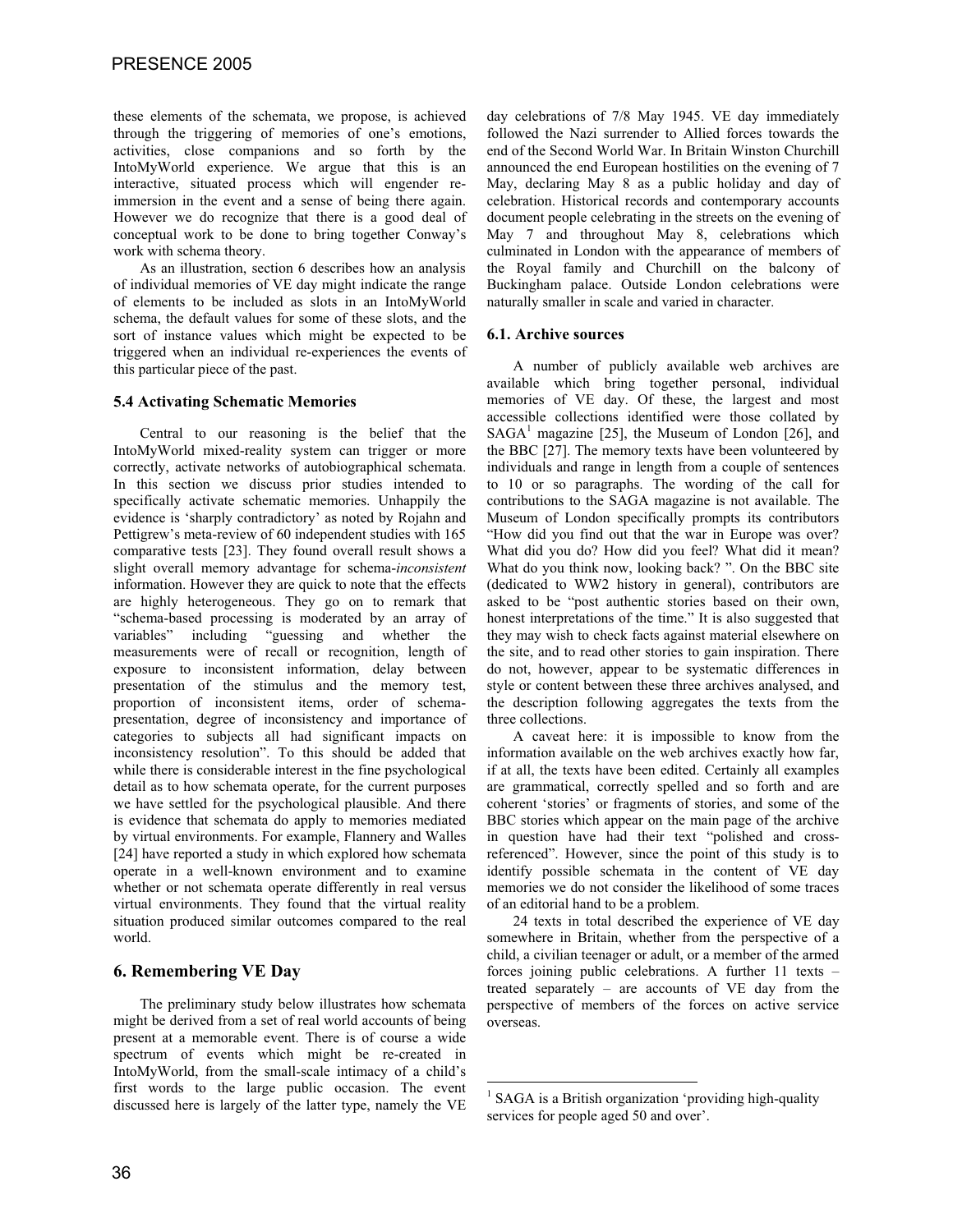# **6.2. Identifying Potential Schemata And 'Slots'**

An iterative process of categorization and recategorization of the content of the accounts resulted in the identification of recurrent elements in the 24 'home' texts which were agreed by both authors. Both first-person and third-person perspectives were evident: representative examples of the former being the identification of one's own vantage point in a crowded public space or feeling thrilled to see the Royal Family, of the latter descriptions of crowds singing and dancing, or the sight of many bonfires.

Only 11 texts were generated by members of the services abroad. Given this small body of evidence these do not merit systematic comparison with the civilian data. The main differences, however, appear to be more reporting of one's own activities, fewer mentions of large masses of people and less explicit retrospection.

Even a passing consideration of the main dataset, civilian celebrations, suggests that the four of main elements of any story are present – who, what, when, where. Why is usually implicit, but is the historical fact of the end of the European war. More usefully, however, we can begin to see what a set of 'VE day celebration' schemata might look like – as shown in table 1 below.

#### **6.3 IntoMyWorld In Practice**

We are now in a position to visualize IntoMyWorld in operation. We have used a data-rich historical event to illustrate some of the psychological challenges facing us but IntoMyWorld is expected to be used prospectively. We can imagine that it has been used to capture and record the salient features of the a significant event guided by a system of interlinked schemata. The mixed reality platform which is at the heart of IntoMyWorld is then able to create a chiaroscuro of the scene / event, and in doing so activates the interlinked, schematically organized autobiographical memories of the user. Then, technology and psychology work together to re-immersed the user in the event.

#### **Mass public celebration**

| $Crowds^2$     | Extremely large crowds <sup>3</sup>      |
|----------------|------------------------------------------|
| Public figures | Royal family and Churchill               |
|                | "shouting and cheering at the appearance |
|                | of Winston Churchill and all the Royal   |
|                | Family" Saga 4                           |
| Central public | In front of Buckingham palace            |
| space          | "being in the crowd outside Buckingham   |
|                | Palace" MoL 11                           |
| Crowd          | Singing & dancing, hugging and kissing,  |
| behaviour      | waving flags "Hundreds of people all     |

<sup>&</sup>lt;sup>2</sup> Possible 'slots' (illustrative examples only)

|                                | waving flags were crowding in" BBC 1     |
|--------------------------------|------------------------------------------|
| Crowd                          | Joyful and relieved. "The crowds were    |
| emotions                       | enormous and unbelievably joyful and     |
|                                | happy" <i>MoL</i> 9                      |
| Physical                       | Tired at the end of the day "reached my  |
| sensations                     | home with very sore feet" MoL 9          |
|                                |                                          |
| Being part of a historic event |                                          |
| What led up                    | Wartime events as experienced by London  |
| to the event                   | population                               |
|                                | "We had just come through the horrors of |
|                                | 'Doodlebugs' & V2 rocket attacks" MoL 3  |
| Who I was                      | Friends and family "went by train from   |
| with                           | New Eltham to Charing Cross to join up   |
|                                | with our fellow students." MoL 9         |
| Where I was                    | In central London                        |
| What I feel                    | Grateful to others. "Looking back now, I |
| about it now                   | really appreciate all the efforts of our |

#### **Table 1: Possible VE-day Schemata**

forces and those at home." *MoL 5*

### **7. Discussion**

In this paper we have reviewed the main strands of current autobiographical memory research and indicated the relationship of autobiographical memory to presence. We then presented a case for an interactive, situated treatment of memory based on schema theory and illustrated how a modified version of schemata might serve as a plausible way of embodying the aspects of memory theory which are most pertinent for applications aiming to recreate the personal past. The last section of the paper discussed how VE-day schemata might be defined and re-created, using the IntoMyWorld technology to provide environmental cues matching the default values of slots in the schemata, which together with the instantiation of an individual's personal slots and values would trigger re-immersion in past memories.

We hope that such schemata are both psychologically plausible and sufficiently substantial to provide a starting point in guiding the design of the IntoMyWorld technologies and the contents of the experiences to be recreated. The success of the concept in this and any similar application contexts will demand close co-working between psychologists and technologists to create a conceptual framework and define associated terminology which is theoretically robust and practically useful. There are, of course, numerous questions raised but left unanswered by the argument and proposals above. To indicate just one question which is directly pertinent, what is the role of priming in successfully activating the contents of memory schemata in such contexts? There is little helpful applied material to guide us in this area – for example Nunez and Blake [28] who proposed a schema-based account of perception and presence, found no direct relationship between sense of presence and priming participants with literature relevant to the virtual environments experienced, so the effects are not as clear-cut as might be expected. Nonetheless, most documentaries and feature films

<sup>&</sup>lt;sup>3</sup> Possible default values for VE day from archived accounts with selected illustrative quotations. We are aware here that the provision of a set of slots with default values raises the unwelcome possibility of the manipulation of the contents of people's memory. Clearly there are ethical issues here which demand very careful consideration.